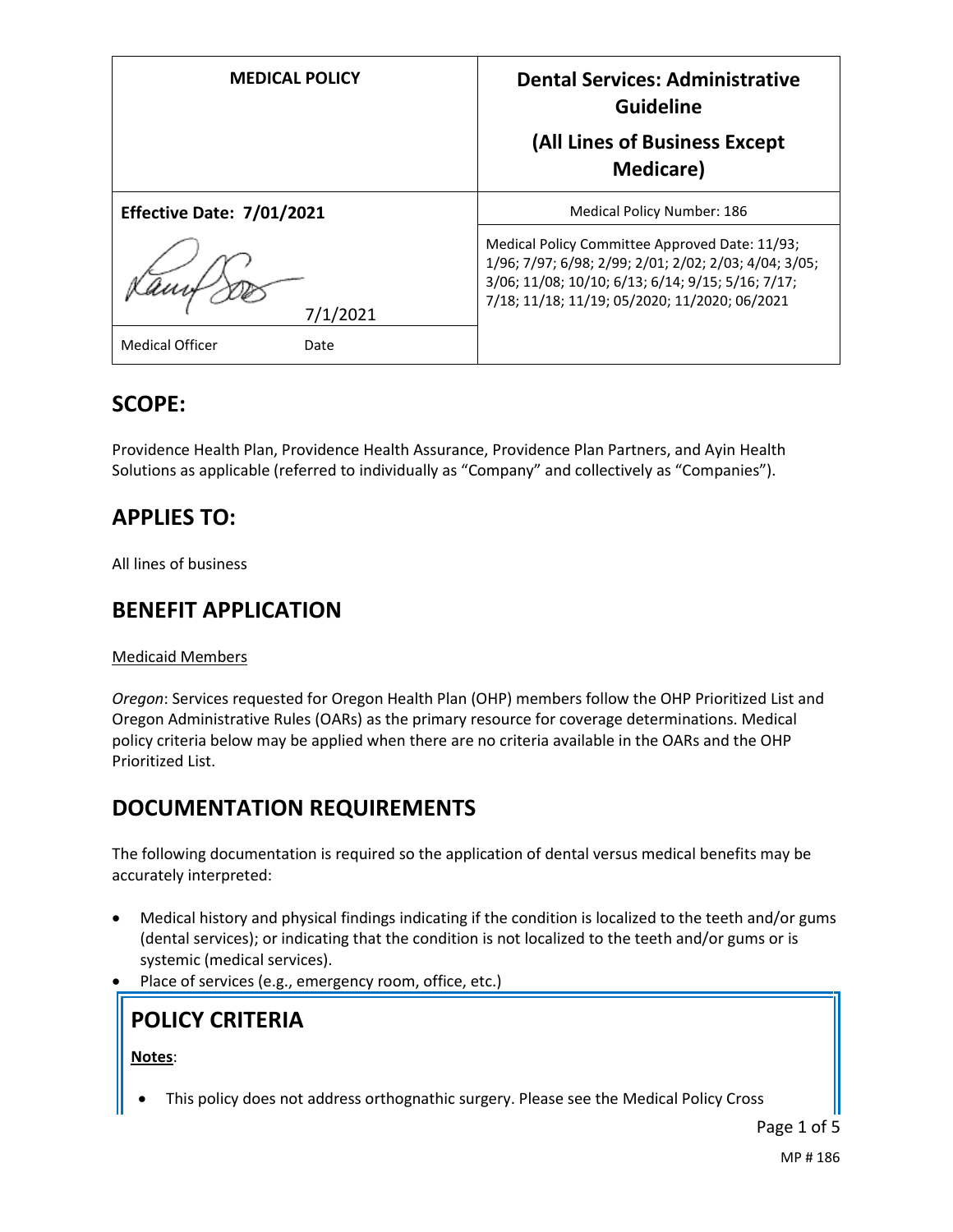# **MEDICAL POLICY Dental Services: Administrative Guideline**

### **(All Lines of Business Except Medicare)**

References below for applicable medical policies.

 The criteria I.-III. are intended to serve as a guideline for the interpretation of dental versus medical services and to provide clinical scenarios which may fall into each benefit category.

#### **Medical Services**

- I. Diagnostic and/or treatment services may encompass medical benefits when the condition being diagnosed and/or treated is not localized to the teeth and/or gums (systemic) and **at least one** of the following (A.-I.) criteria are met:
	- A. The emergent treatment of dental trauma when the problem is diagnosed and a treatment plan delineated within **72 hours** of the trauma.
	- B. Corrective dental treatment following dental trauma when **all** of the following (1.-2.) criteria are met:
		- 1. Treatment is required for a craniofacial deformity or to restore loss of function (e.g., speech, swallowing, or effective mastication); **and**
		- 2. The need for corrective treatment is identified and the treatment initiated within **12 months** of the dental trauma; **or**
	- C. Treatment of craniofacial anomalies (e.g., cleft lip/palate) when the services are medically necessary to restore function (e.g., speech, swallowing, or effective mastication). In accordance with Oregon House Bill 4128<sup>1</sup>, this does not require coverage for the treatment of:
		- 1. Developmental maxillofacial conditions that result in overbite, crossbite, malocclusion, or similar developmental irregularities of the teeth; **or**
		- 2. Temporomandibular joint disorder; **or**

Note: Se[e Policy Guidelines](#page-2-0) for Oregon House Bill 4128, including the definition of craniofacial anomalies.

- D. Emergent or urgent hospital admission for a dental abscess which requires surgical intervention.
- E. Replacement of multiple missing teeth (e.g., implants or bridges) for conditions due to medical illness or congenital anomalies when dental services are necessary to restore loss of function (e.g., speech, swallowing, or effective mastication); **or**
- F. Removal of teeth prior to radiation; **or**
- G. Treatment(s) of osteoradionecrosis; **or**
- H. Treatment(s) of mandibular or maxillary diseases involving the bone, such as tumors, cysts, or infections (Note: This does not include atrophy repair in preparation for dentures or orthognathic surgery to improve bite or appearance.); **or**
- I. Construction of a fabricated oral appliance for the treatment of documented obstructive sleep apnea (see medical policy "Sleep Disorder Treatment: Oral Appliances" for medical necessity criteria).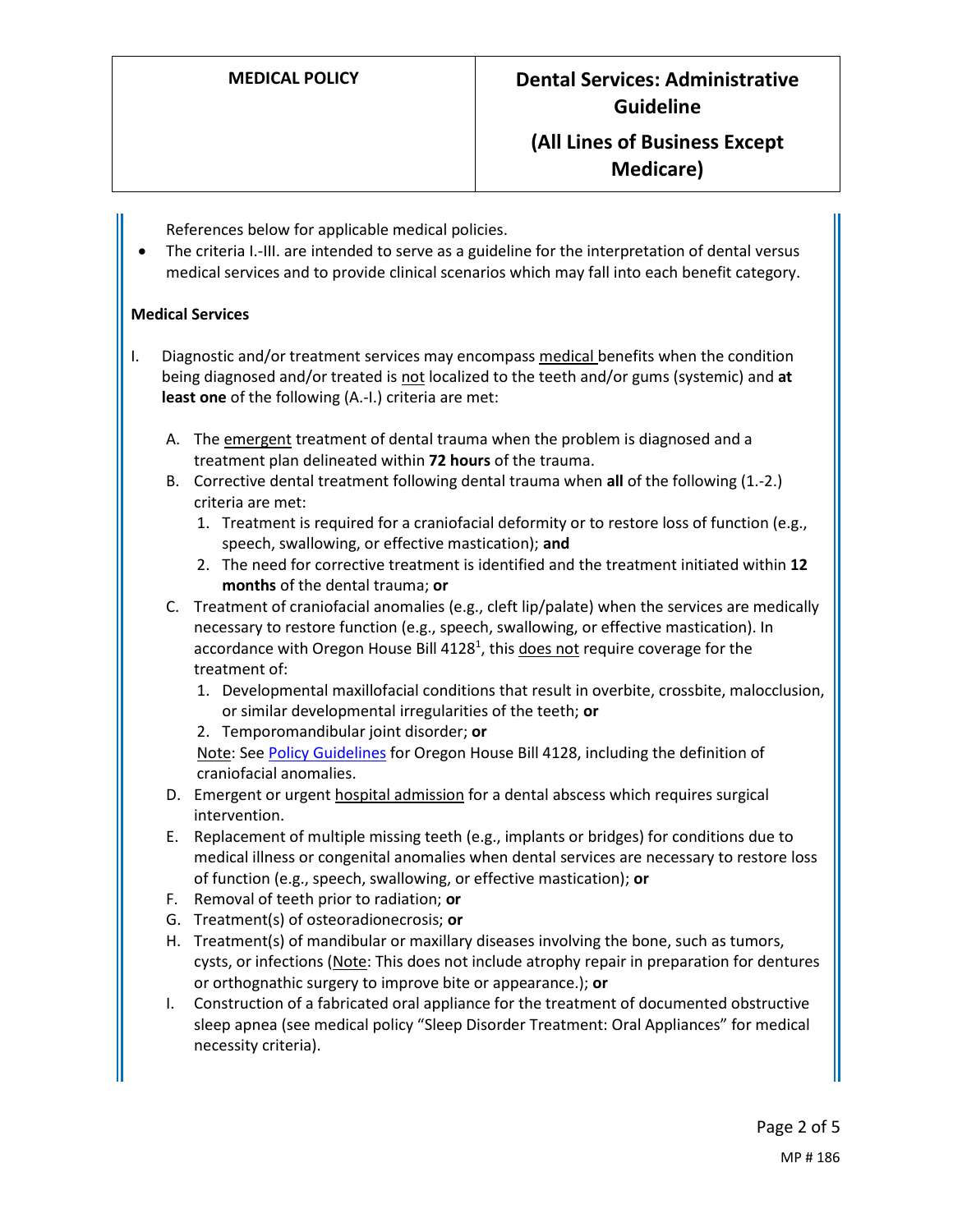## **MEDICAL POLICY Dental Services: Administrative Guideline**

### **(All Lines of Business Except Medicare)**

II. Diagnostic and/or treatment services not addressed in criterion I. may encompass medical benefits when the condition being diagnosed and/or treated is not localized to the teeth and/or gums (systemic).

#### **Dental Services**

- III. Diagnostic and/or treatment services may encompass dental benefits when **all** of the following (A.-B.) criteria are met:
	- A. The condition being diagnosed and/or treated is localized to the teeth and/or gums; **and**
	- B. Services rendered are not intended to improve loss of function (e.g., speech, swallowing, effective mastication).

Examples of diagnostic and/or treatment services that may encompass dental benefits include, but are not limited to, the following:

- 1. Treatments of pre-existing dental problems, even when done in the process of correcting traumatic deformities
- 2. Cosmetic services
- 3. Pre-transplant evaluation and treatment (e.g., evaluation and treatment of dental cavities and/or periodontal infection prior to transplant)
- 4. Correction of dental trauma which has no substantial effect on speech, swallowing function or chewing (i.e., chipped or cracked teeth, discoloration)
- 5. Emergency room treatment of a dental abscess
- 6. Treatment of dental trauma more than 72 hours after the injury
- 7. Replacement or salvage of missing or damaged teeth due to dental trauma more than 12 months after the injury
- 8. Services to treat tooth decay, periodontal conditions, and deficiencies in dental hygiene (such as fillings, crowns, and bridge work) even if there may be a chronic medical condition that may or may not contribute to decay
- 9. Bone reconstruction for dentures, or the making and/or repair of dentures
- 10. Removal of impacted teeth

### <span id="page-2-0"></span>**POLICY GUIDELINES**

#### **Oregon House Bill 4128<sup>1</sup>**

(1) As used in this section, 'craniofacial anomaly' means a physical disorder identifiable at birth that affects the bony structures of the face or head, including but not limited to cleft palate, cleft lip, craniosynostosis, craniofacial microsomia and Treacher Collins syndrome.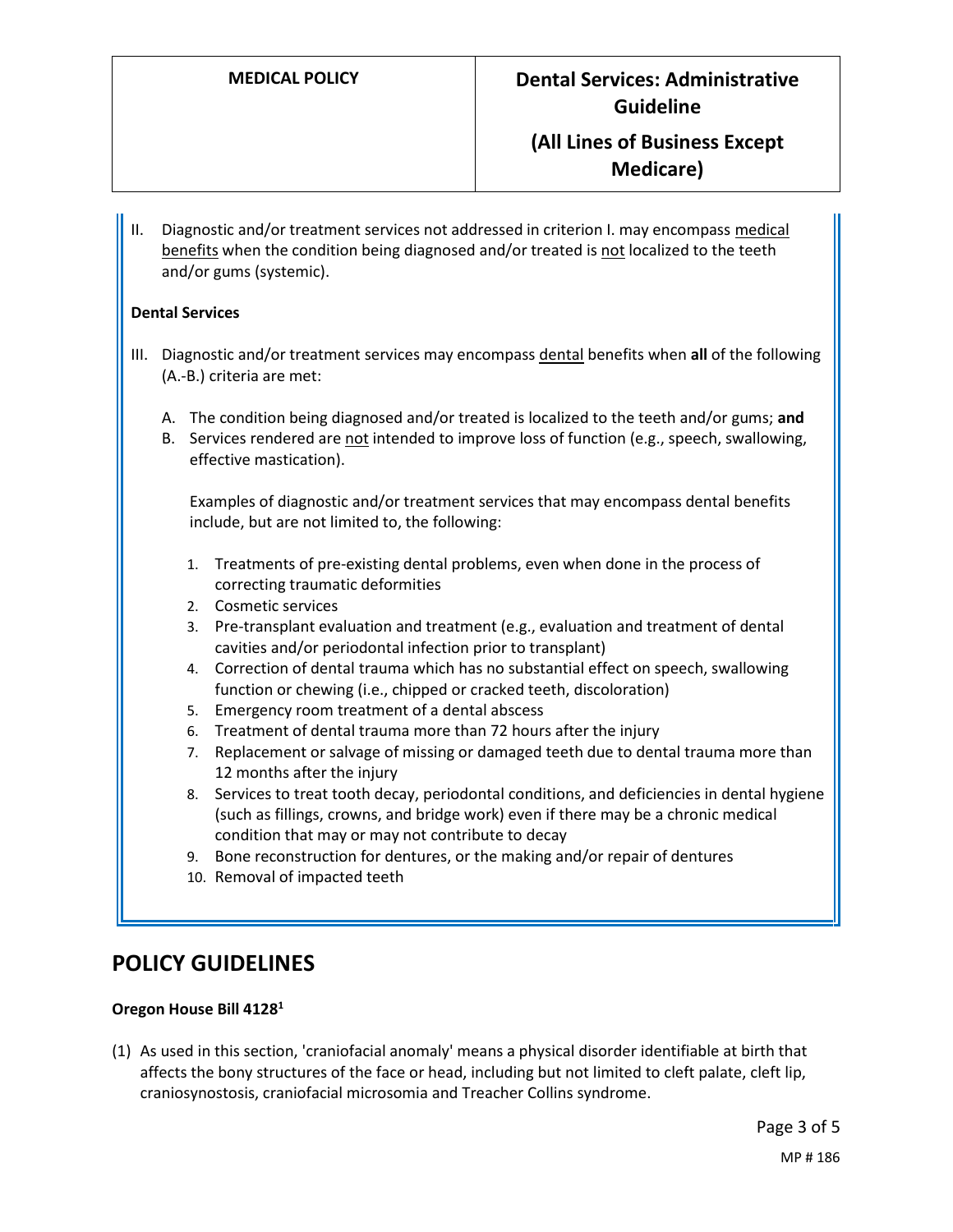### **(All Lines of Business Except Medicare)**

- (2) All health benefit plans, as defined in ORS 743.730, providing coverage of hospital, surgical or dental services, shall provide coverage for dental and orthodontic services for the treatment of craniofacial anomalies if the services are medically necessary to restore function.
- (3) This section does not require coverage for the treatment of:
	- (a) Developmental maxillofacial conditions that result in overbite, crossbite, malocclusion or similar developmental irregularities of the teeth; or
	- (b) Temporomandibular joint disorder.
- (4) Coverage required by this section may be subject to copayments, deductibles and coinsurance imposed on similar services by the terms of the plan.

### **INSTRUCTIONS FOR USE**

Company Medical Policies serve as guidance for the administration of plan benefits. Medical policies do not constitute medical advice nor a guarantee of coverage. Company Medical Policies are reviewed annually and are based upon published, peer-reviewed scientific evidence and evidence-based clinical practice guidelines that are available as of the last policy update. The Companies reserve the right to determine the application of Medical Policies and make revisions to Medical Policies at any time. Providers will be given at least 60-days notice of policy changes that are restrictive in nature.

The scope and availability of all plan benefits are determined in accordance with the applicable coverage agreement. Any conflict or variance between the terms of the coverage agreement and Company Medical Policy will be resolved in favor of the coverage agreement.

# **REGULATORY STATUS**

#### Mental Health Parity Statement

Coverage decisions are made on the basis of individualized determinations of medical necessity and the experimental or investigational character of the treatment in the individual case. In cases where medical necessity is not established by policy for specific treatment modalities, evidence not previously considered regarding the efficacy of the modality that is presented shall be given consideration to determine if the policy represents current standards of care.

# **MEDICAL POLICY CROSS REFERENCES**

- Orthognathic Surgery
- Dental Anesthesia for Children and Adults with Complicated Medical Conditions
- Sleep Disorder Treatment: Oral Appliances (All Lines of Business Except Medicare)